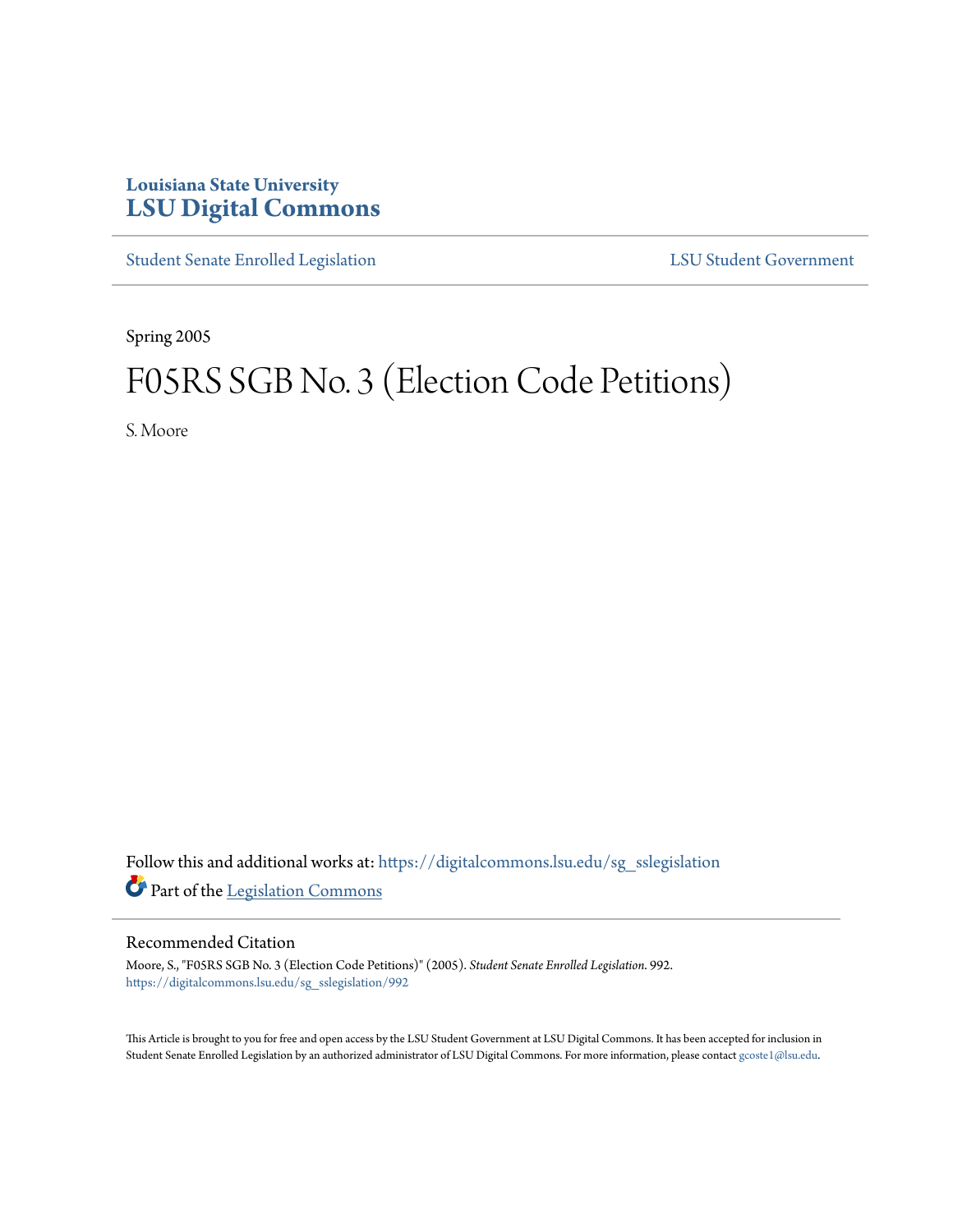STUDENT GOVERNMENT **ENROLLED**

LOUISIANA STATE UNIVERSITY **STUDENT SENATE F05RS SGB NO. 3 BY: SENATOR S. MOORE**

## **A BILL**

### **TO AMEND SEVERAL PORTIONS OF THE STUDENT GOVERNMENT ELECTION CODE CONCERNING PETITIONS**

- **PARAGRAPH 1:** WHEREAS, THE ELECTION CODE REVISION COMMITTEE WAS CREATED FOR THE PURPOSE OF RECOMMENDING CHANGES IN THE STUDENT GOVERNMENT ELECTION CODE, AND
- **PARAGRAPH 2:** WHEREAS, THE ELECTION CODE REVISION COMMITTEE HAS MET DILIGENTLY THROUGHOUT THIS SUMMER IN AN EFFORT TO ADDRESS CERTAIN MATTERS THAT HAVE ARISEN IN THE PAST ELECTIONS, AND
- **PARAGRAPH 3:** WHEREAS, THE ELECTION CODE REVISION COMMITTEE HAS RECOMMENDED CHANGES IN THE MATTERS OF PETITIONS.
- **PARAGRAPH 4:** THEREFORE, BE IT ENACTED THAT THE STUDENT GOVERNMENT OF LOUISIANA STATE UNIVERSITY AND AGRICULTURAL AND MECHANICAL COLLEGE DOES HEREBY AMEND THESE SECTIONS OF ARTICLE TEN (X) OF THE STUDENT GOVERNMENT ELECTION CODE REGARDING PETITIONS TO READ AS FOLLOWS:

Article X: Petition

Section 1. Petition; definition; procedural steps

A petition is the device whereby a constitutional amendment, a matter affecting a self-assessed student fee, or a recall of an elected officer is placed on the ballot as provided by the Student Government Constitution. The procedural steps to be followed are:

- A. Registration of the petition with the Election Board or the Office of the Dean of Students;
- B. Collection of signatures by the proponents; and,
- C. Submission of the signatures to the Student Body President, recipient, or **and the proposed recipient of the self-assessed student fee or the entity considered a candidate under Article X, Section 8**.

#### Section 2. Petition; registration

Prior to a petition being circulated for collection of signatures, it must be registered with the Election Board. Registration is accomplished by filing a copy of the petition with the Election Board in the Student Government office. If the Election Board obtains a proposed amendment to the Student Government Constitution under the guidelines of Article X of the Student Government Constitution a full copy of the text of the amendment must be filed at this time also. If the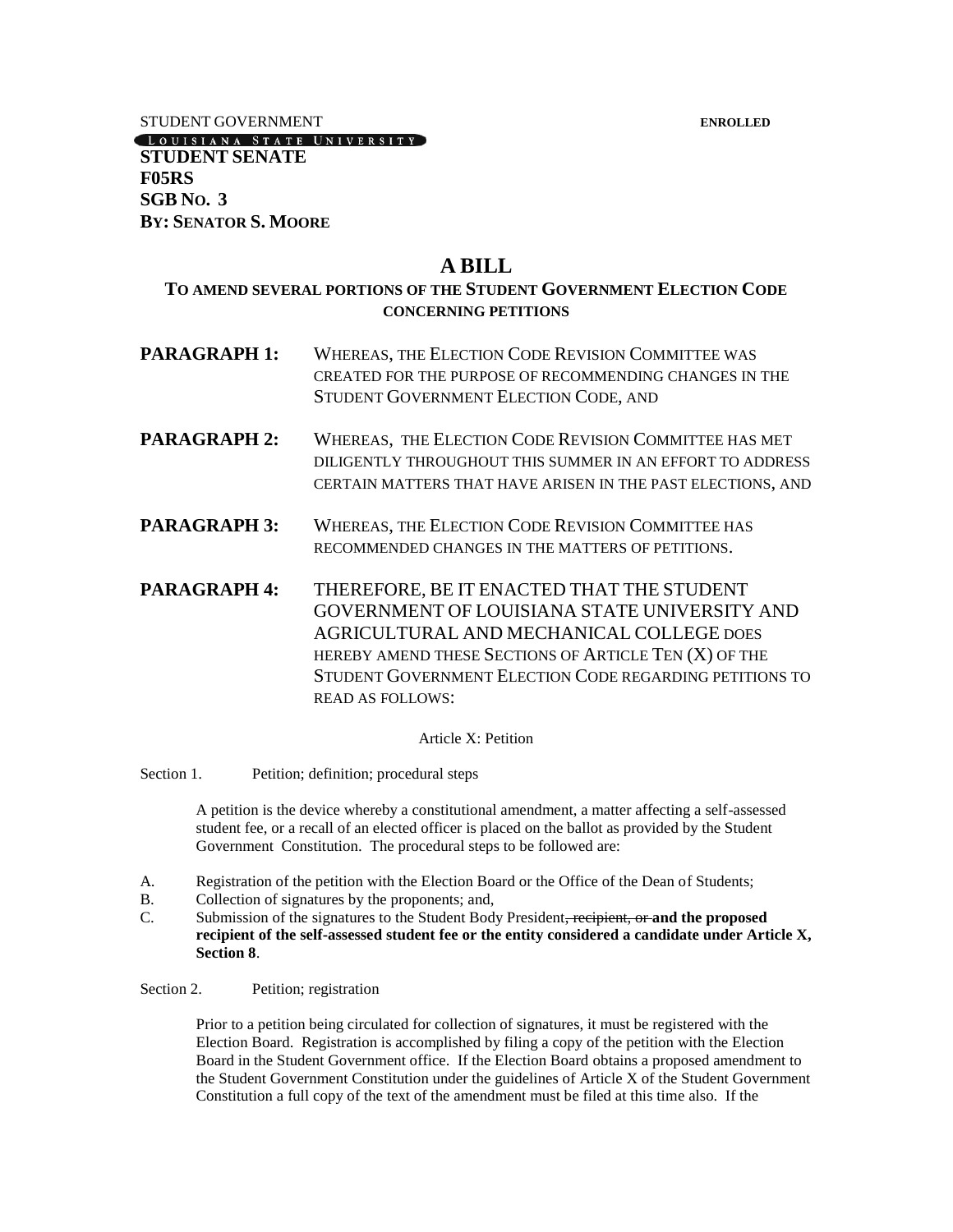Election Board is unable or unwilling to accept the registration of the petition, it may be registered with the Office of the Dean of Students instead.

Section 3. Petition; submission; time limit

A petition must be submitted to the Student Body President within **twenty-eight (28)** calendar days of its registration. The President shall immediately transmit any petition received to the Election Board.

**A. In a petition to levy, amend, repeal, or otherwise regulate a self-assessed student fee, the twenty-eight (28) consecutive calendar days prior to the beginning of campaigning of any Fall or Spring General Election shall be the only days designated for petitioners in this category to collect signatures. During these twenty-eight (28) consecutive calendar days, the petitioners may campaign for signatures only.**

#### B. **In a recall petition or in a petition seeking to amend the Constitution, petitioners shall have fifteen (15) consecutive calendar days to collect signatures at any point during the Fall or Spring semesters. During these fifteen (15) consecutive calendar days, the petitioners may campaign for signatures only.**

Section 4. Petition; verification of signatures

The Election Board shall verify the sufficiency of the petition within seven (7) calendar days of submission. The Election Board shall verify as valid only those signatures which:

- A. Contain the name of the student with the date of the signature in the handwriting of the signer **and the student's PAWS login ID**;
- B. Are Student Body members as defined by the Constitution as of the date of submission;
- C. For a matter affecting a student assessed fee, are members of the group assess or to be assessed; and,
- D. Were actually collected after registration of the petition and before the submission deadline.

Section 5. Election Dates

**The board shall set a tentative election date within three (3) days of submission, except when the petition calls for a constitutional amendment, when the President shall set a tentative date. If the petition is verified as sufficient, a final election date shall be set within one (1) day of verification. If no final date is set, the tentative election date shall be the final election date.**

Section 6. Polling times and places; ballot question

**Within one (1) day of the final election date being determined, the Board shall announce the polling times for the election and announce the official ballot, which shall contain a clear, short, accurate question with a positing, favoring the petition. Polling places shall be the same as those used for the Fall and Spring elections**.

Section 7. Election Code applies to petition campaign

Except as expressly provided in this Article, all other provisions of this Code apply to the petition campaign.

Section 8. Certain persons considered as candidates

The following persons shall be considered as candidates and have full responsibilities as such:

- A. The person who registers the petition;
- B. In a recall petition, the person who is target of the recall;
- C. In a petition seeking to amend the Constitution, the Student Body President;